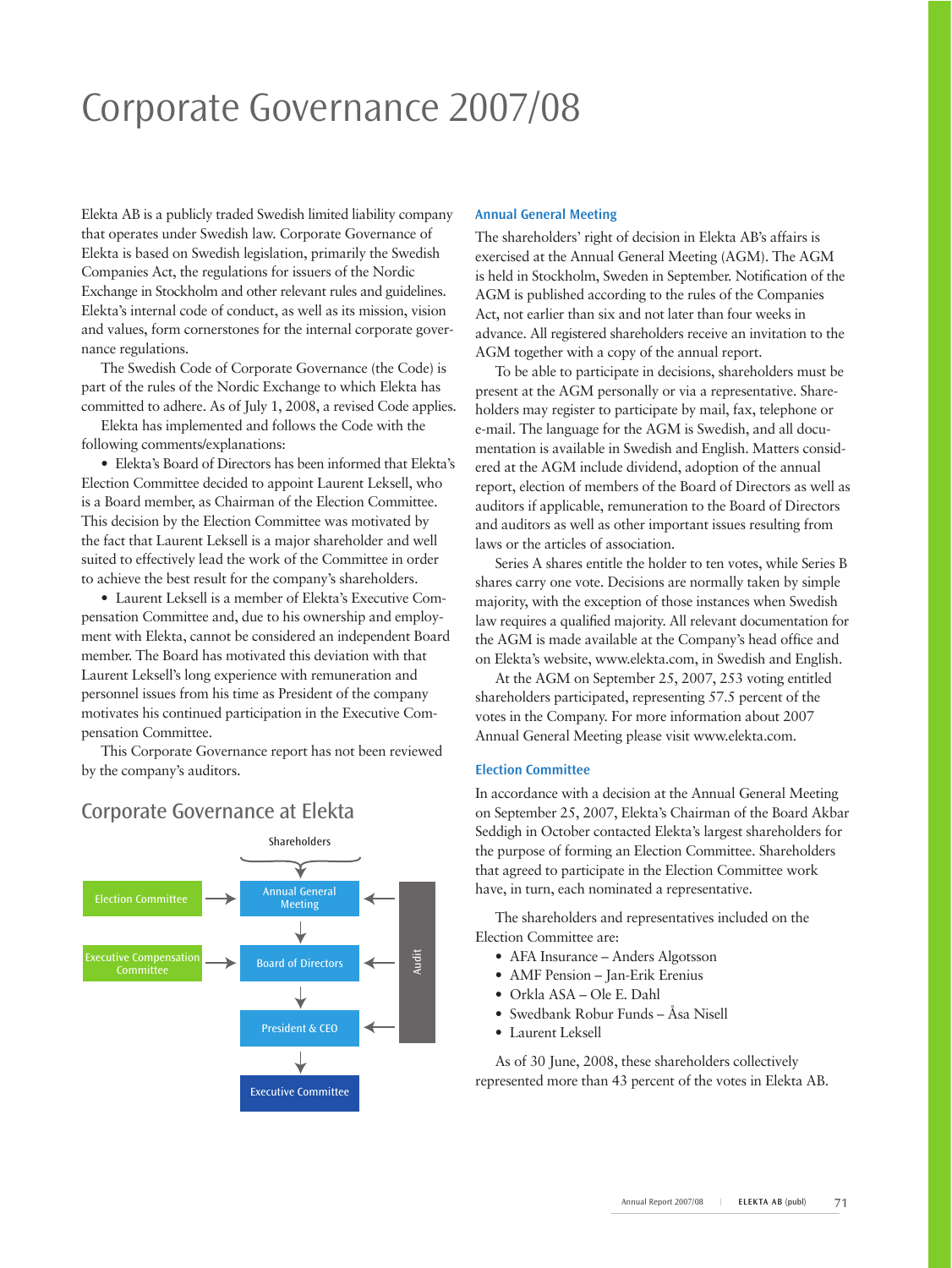# Corporate Governance 2007/08 cont.

The Election Committee appointed Laurent Leksell as Committee Chairman and has held six recorded meetings. The Committee has performed the duties for the Election Committee as set out in the Code and has thus had the assignment to prepare a proposal of Board of Directors to be presented to the Annual General Meeting for decision and to prepare other issues before the Meeting. Prior to the election process, an evaluation was conducted under the Chairman's leadership of the performance of all members of the Board of Directors. In addition, all Board members have also filled out a special evaluation form regarding Board work during the year. The result of this evaluation was then shared with the Election Committee and has formed the basis for the Election Committee's discussions.

Prior to the 2008 AGM, the Election Committee will submit proposals for meeting chairman, number of Board members, Chairman of the Board and Board members as well as auditors. The Election Committee will also submit proposals for remuneration to the chairman and other members, any Board committees and auditors. At the AGM, the Election Committee will also present a summary of the work performed in preparation for the 2008 AGM. The Election Committee's assignment is valid until a new Election Committee has been named.

No remuneration was paid by Elekta to the members of the Election Committee. Elekta has funded the activities of the Election Committee in the search for new Board members as requested by the Election Committee.

#### **Board of Directors**

Elekta's Board of Directors is elected by the Annual General Meeting. The Board of Directors establishes Elekta's strategy and goals, ensures an effective evaluation of operations and controls the Company's development and financial position. During the 2007/08 fiscal year, the Board of Directors consisted of seven members, who are presented on page 73. Six of the seven Board members are independent according to the definition of the Nordic Exchange Regulations, see the table on page 73.

During the 2007/08 fiscal year the Board held ten recorded meetings, of which three were so-called per capsulam meetings.

As part of its work, the Board regularly visits Elekta's larger units around the world. During the year, the Board traveled to Sunnyvale, California, to meet with local Elekta management and external advisors. Other meetings were held at the main office in Stockholm, all with Elekta's General Counsel acting as secretary. Board member attendance is detailed in a table on page 73.

Representatives from executive management and other managerial representatives have, during the year, regularly participated in Board meetings to report on issues relating to their respective areas. The Board has also had reviews with the auditors without the presence of management.

#### **Working instructions for the Board**

Within the Board of Directors, there is no special distribution of responsibility among Board members. Apart from the responsibilities assigned by the Swedish Companies Act, Elekta's articles of association and the Code, the work of the Board of Directors is regulated by its working instructions, which stipulate that the Board should:

- Hold at least five ordinary meetings in addition to the statutory meeting (if any)
- Establish finance and currency policies
- Approve budgets and similar long-term plans including investment budgets
- Consider matters regarding investments and similar measures in amounts over SEK 4 M if such matters are beyond the scope of approved investment budgets
- Decide on acquisitions of fixed property, shares or the acquisition of operations in another company
- Decide on the establishment and capitalization of subsidiaries
- Establish the terms of employment for the CEO
- Approve the annual accounts, Board of Directors' report and interim reports

At each ordinary Board meeting, the following items should be considered:

- A report on the Group's operations including financial management
- A report on extraordinary measures or events that were implemented or occurred between Board meetings
- Development of major projects and anticipated business events
- A report on existing or potential legal disputes that may have a significant impact on the Group's business

#### **Significant decisions during the year**

In addition to decisions on plans and strategies, continuous follow-up of business operations and approval of interim and year-end reports, the Board of Directors during the 2007/08 fiscal year decided on matters including:

- The acquisition of CMS
- Capital structure and share repurchase
- Issues relating to organization and planning for management succession
- Major R&D and product development programs

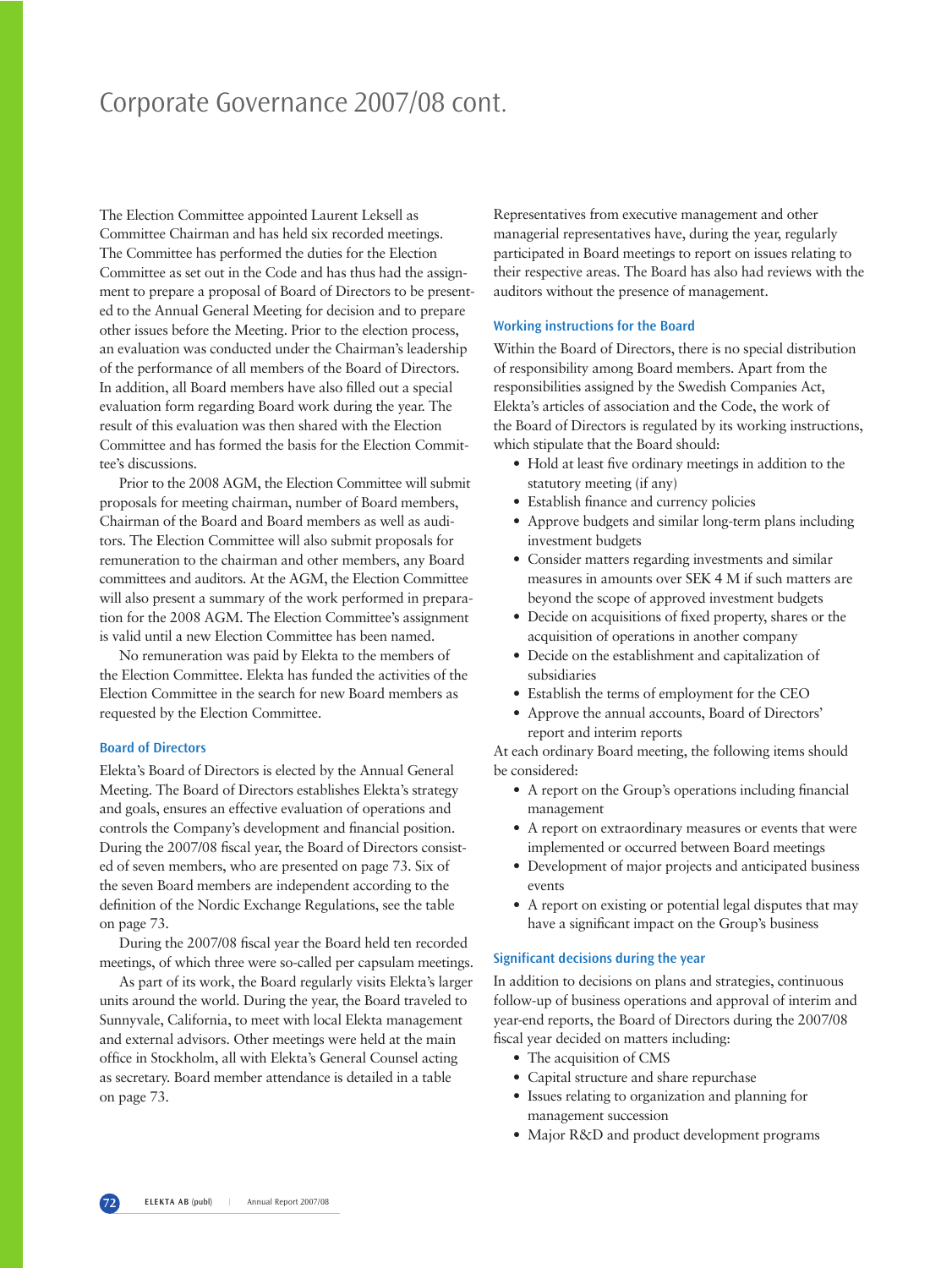### Board of Directors



**AKBAR SEDDIGH** *Chairman, born: 1943* Member of the Board since 1998 Holdings: 3,300 B shares Graduate Chemist, Marketing Specialist *Other Board memberships:* Chairman of the Board: Hedson Technologies International AB, Pricer AB, Innovationsbron AB and Blekinge Tekniska Högskola Member of the Board: Affärsstrategerna AB and Biolight International AB



**HANS BARELLA** *born: 1943* Member of the Board since 2003 Holdings: -Former President and CEO of Philips Medical Systems *Other Board memberships:* Member of the Board: Senator Group Consultancy and Investment B.V.



**TOMMY H KARLSSON** *born: 1946* Member of the Board since 2001 Holdings: 1,650 B shares International Management Consultant, MSc and B.A. *Other Board memberships:* Chairman of the Board: Amtico International Inc and U-POL Inc Member of the Board: Aldata Solution Oyj



**LAURENT LEKSELL** *born: 1952* 

Member of the Board since 1972 Holdings: 3,562,500 A shares, 2,283,002 B shares (incl. via companies) and 98,239 employee options Former President and CEO of Elekta AB, 1972-2005 Executive Director since 2005 MBA, PhD Economics

*Other Board memberships:*

Chairman of the Board: Stockholm's City Mission Member of the Board: Ortivus AB, Karo Bio AB and Royal Institue of Fine Arts



**BIRGITTA STYMNE GÖRANSSON** *born: 1957* Member of the Board since 2005 Holdings: 900 B shares VD Semantix AB MSc and MBA *Other Board memberships:* Chairman of the Board: Fryshuset Foundation and Kontakt East Holding AB

Member of the Board: Arcus AS, Lernia AB and Wavin



**CARL G. PALMSTIERNA** *born: 1953* 

Member of the Board since 1993 Holdings: 140,031 B shares Managing Partner ABG Sundal & Collier AB, MBA

*Other Board memberships:*

Chairman of the Board: Momail AB, Natural Fragrances of Sweden AB, Qbrick AB, Accumulate AB, Panopticon AB and MyFc AB Member of the Board: Alltförföräldrar AB, Bluefish Pharmaceutical AB, Squace AB, Chinsay AB, WeMind AB



**MAGNUS SCHMIDT** *born: 1940*  Member of the Board since 1998 Holdings: 10,000 B shares International Consultant, MBA *Other Board memberships:* Chairman of the Board: Upplands Motor AB, Einar Mattsson AB and Fastighets AB Stadshus Member of the Board: Pricer AB

*Attendance and remuneration for the Board of Directors in Elekta AB 2007/08*

| <b>SEK 000s</b> | Name                      | Independent <sup>1</sup> | Regular<br>remuneration | Committee<br>remuneration $2$ | Attendance |
|-----------------|---------------------------|--------------------------|-------------------------|-------------------------------|------------|
| Chairman:       | Akbar Seddigh             | yes                      | 520                     | 60                            | 10/10      |
| Members:        | Hans Barella              | yes                      | 260                     |                               | 10/10      |
|                 | Tommy H Karlsson          | yes                      | 260                     |                               | 9/10       |
|                 | Laurent Leksell           | no                       | $-$ <sup>3</sup>        | $-3$                          | 10/10      |
|                 | Carl G. Palmstierna       | yes                      | 260                     |                               | 10/10      |
|                 | Magnus Schmidt            | yes                      | 260                     | 30                            | 8/10       |
|                 | Birgitta Stymne Göransson | yes                      | 260                     |                               | 10/10      |
| Total           |                           |                          | 1,820                   | 90                            |            |

1. Independent in relation to company and management as well as to major shareholders

2. Remuneration to Chairman and member in Elekta's Executive Compensation Committee

3. No remuneration is paid to members of the Board who are employed by the Company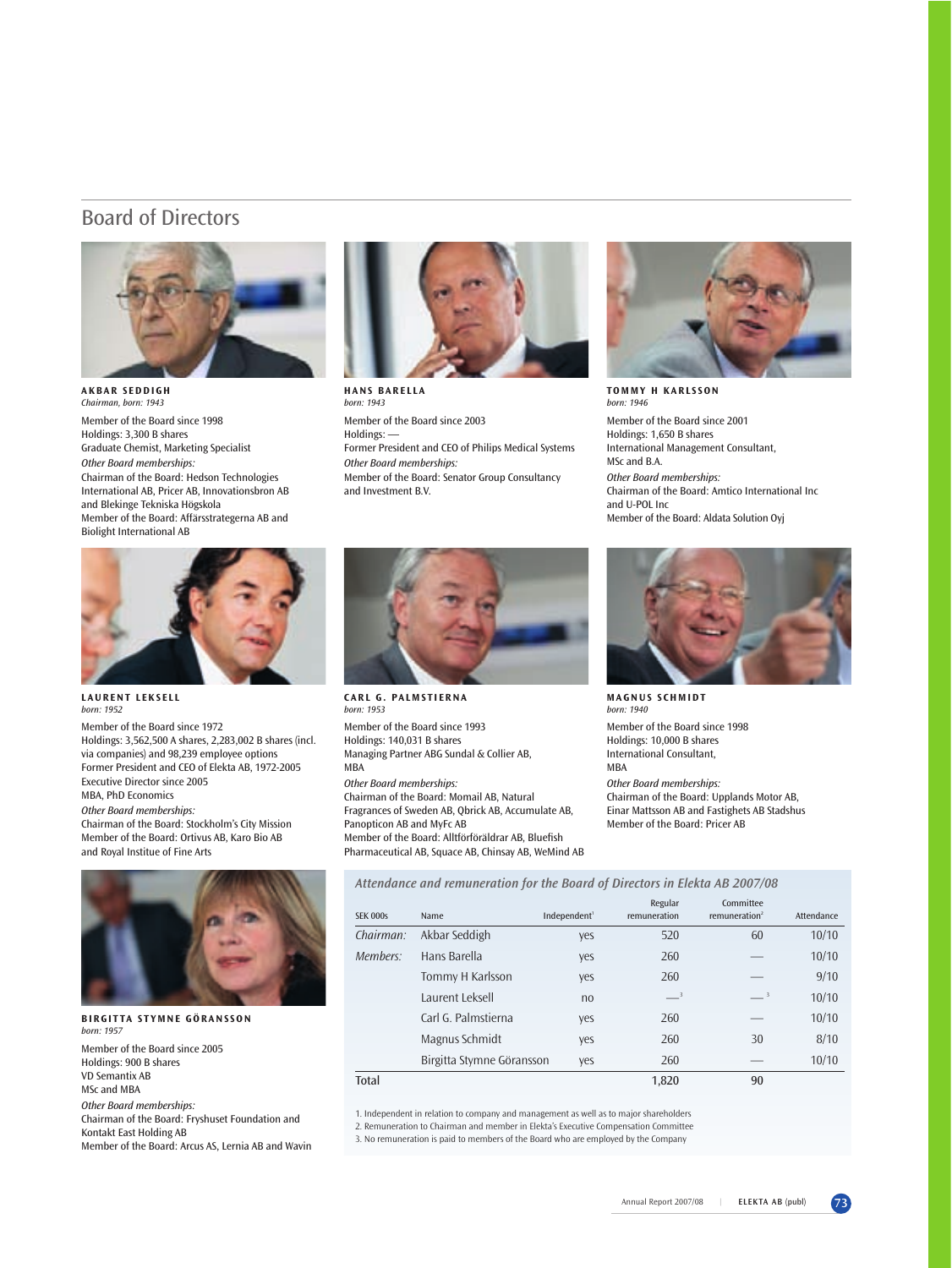# Corporate Governance 2007/08 cont.

#### **Board of Directors remuneration**

Remuneration to the Board of Directors is determined by the AGM and is paid to those Board members who are not Elekta employees. Elekta has implemented no share, or share price related, incentive program for Board members who do not hold employment with the company. Remuneration to the respective members is detailed in a table on page 73.

#### **Executive Compensation Committee**

Elekta's Executive Compensation Committee (ECC) is appointed by Elekta AB's Board of Directors and serves as a subcommittee to the Board. The purpose of the Committee is to provide clarity in the decision process for issues related to compensation of executive staff within Elekta as well as other incentive plans throughout the Elekta organization. The objective of the Committee is to achieve maximum shareholder and customer value through ensuring fairness and internal equality of the structure, scope and level of executive compensation in Elekta while maintaining market competitiveness.

The ECC during the year consisted of Chairman of the Board, Akbar Seddigh, who also was Chairman of the ECC, Board members Magnus Schmidt and Laurent Leksell. President and CEO Tomas Puusepp is present at the committee meetings and Group VP Human Resources serves as secretary.

The ECC provides the Board with recommendations regarding principles for formulating the Group's compensation system and remuneration to senior executives and senior managers. The recommendations cover formulation of the bonus system, distribution between fixed and variable remuneration as well as the level of salary increases for top management. The ECC also proposes criteria for assessing performance of senior executives and senior managers, which are discussed and decided by the Board. The entire Board decides on remuneration to the President.

Note 24, "Wages, salaries, other remuneration and social security costs," describes Elekta's outstanding share and share-related incentive programs in greater detail.

#### **Auditing issues**

In Elekta, all Board members have the commitment and competence to address auditing issues and the full Board deals with accounting and auditing issues at its regular meetings. Accordingly, Elekta's Board of Directors has not appointed a separate Audit Committee. At least at two meetings per year, the company's external auditors present their observations from the audit, report their views on management and control systems and discuss and report on the Group's accounting principles. In conjunction with these meetings, the Board also has time with the auditors without the presence of management. The Board also

evaluates auditing efforts and supports the Election Committee in its effort to produce suggestions regarding the election of external auditors and compensation for those external auditors.

#### **Auditors**

At the Annual General Meeting on September 21, 2004, Deloitte AB was elected as the auditor of Elekta until the 2008 AGM with Lars Svantemark as senior auditor. Normally, audi-



### Auditor

**LARS SVANTEMARK** *born 1949* Authorized Public Accountant, Deloitte AB Senior auditor since 2000 tors are elected every fourth year and the Election Committee will present a proposal for a new election of auditors and senior auditor at the AGM in September 2008. The previous election of auditor

was proposed by the Election Committee and preceded by a tender process. Deloitte AB has been the auditor of Elekta AB since the 2002 AGM.

Lars Svantemark, born 1949 and an authorized public accountant, has been senior auditor in Elekta AB since 2000. In addition to Elekta, Lars Svantemark's auditing assignments include Mekonomen, Oxford Flight Academy, Uniflex, Securitas Direct and CVC Capital Partners and he also has experience as auditor of Sandvik and Poolia. He has no auditing assignments in companies related to Elekta's major owners or its President. The auditors' fees during the fiscal year are reported in note 26.

#### **President and CEO**

The President/CEO is appointed by the Board of directors and shall oversee the operational management of Elekta in accordance with the guidelines and directions stated in law, the articles of association and the internal operating instructions. Operational management includes all measures that are not – considering the scope and nature of the company's operations – of an unusual nature or of major significance, or are expressly defined as being the responsibility of the Board of Directors.

Tomas Puusepp has served as President and CEO of Elekta since 1 May, 2005. Born 1955, he has a total of 24 years of experience in the international medical technology market. Following studies in engineering and physics and management training at IMD in Lausanne, Switzerland, Tomas Puusepp held various positions at the Research Institute for Atomic Physics, Scanditronix and Ericsson before being employed by Elekta in 1988. Since then, he has held various management positions within the company, including head of Elekta's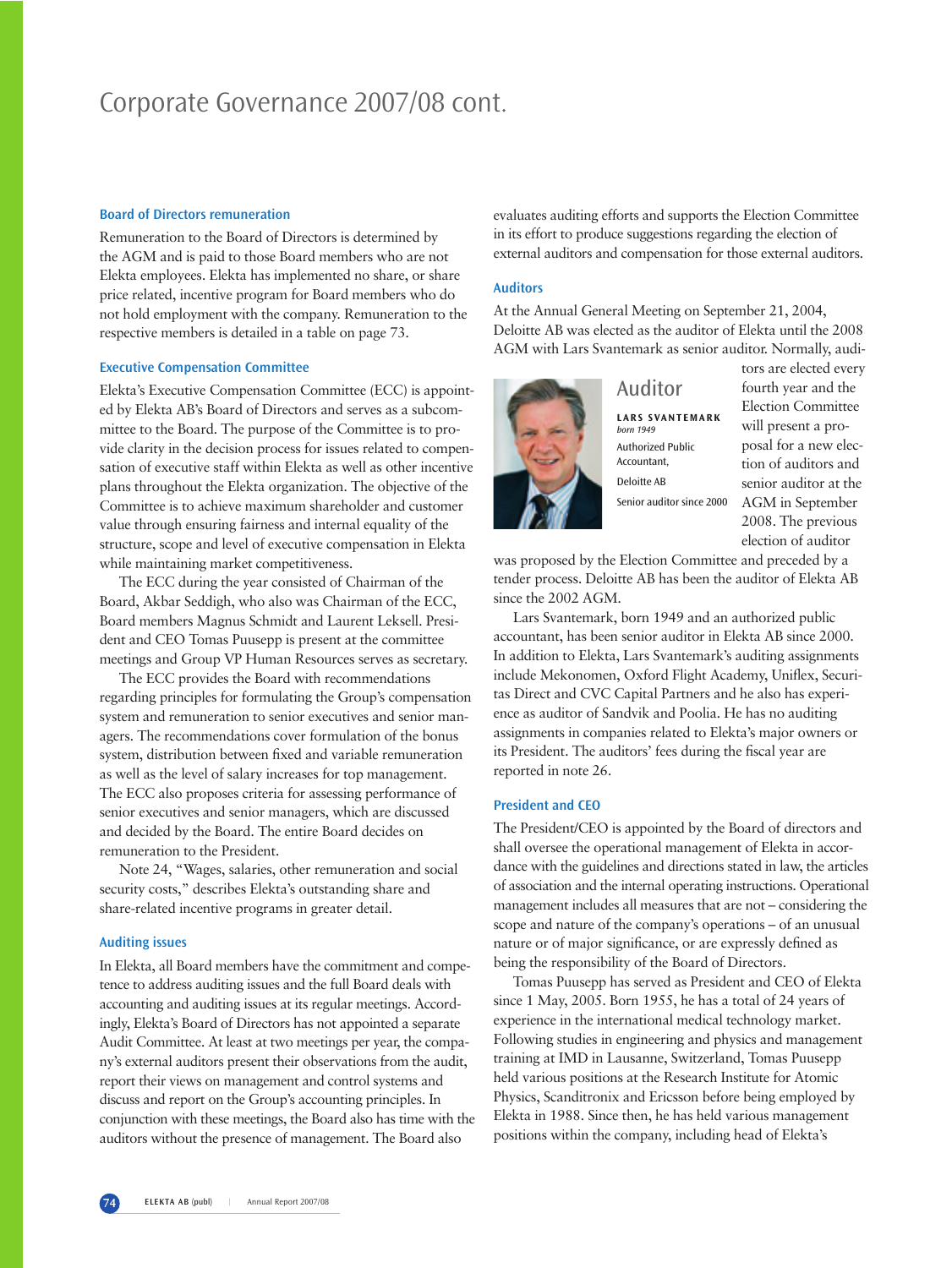### President & CEO



#### **TOMAS PUUSEPP** *born: 1955* **President & CEO**

Employed since 1988 Holdings: 179,000 B shares, 98,250 employee options

## Executive Committee



**JOSEPH K. JACHINOWSKI** *born: 1955*

**Region North America** Employed since 2005 (founded Impac in 1990) Holdings: 3,000 B shares 98,250 employee options



**OLOF SANDÉN** *born: 1962*

**Region Europe**  Employed 1993-1995 and since 2002 Holdings: 8,953 B shares, 73,687 employee options



**GERRY VAN OORTMARSSEN** *born: 1943*

**Region Asia** Employed since 1997 Holdings: 222,713 B shares, 73,687 employee options



**ÅSA HEDIN** *born: 1962* **Neuro & Stereotactic Systems** Employed 1994-2000 and since 2007 Holdings: 177 B shares, 30,000 employee options



**JOHAN SEDIHN** *born: 1965* **Oncology Systems**  Employed since 1993 Holdings: 39,753 B shares, 73,687 employee options



**JAMES P. HOEY**  *born: 1958*

**Software Systems** Employed since 2005 (founded Impac in 1990) Holdings: 1,500 B shares, 73,687 employee options



**IAN ALEXANDER** *born: 1958* **Global Marketing & Business Development** Employed since 2008

Holdings: –



**HÅKAN BERGSTRÖM** *born: 1956*

**Finance & Control** Employed since 2001 Holdings: 35,013 B shares, 73,687 employee options



**ÅSA THUNMAN** *born: 1969*

**Corporate Office** Employed since 1999 Holdings: 11,253 B shares, 49,125 employee options

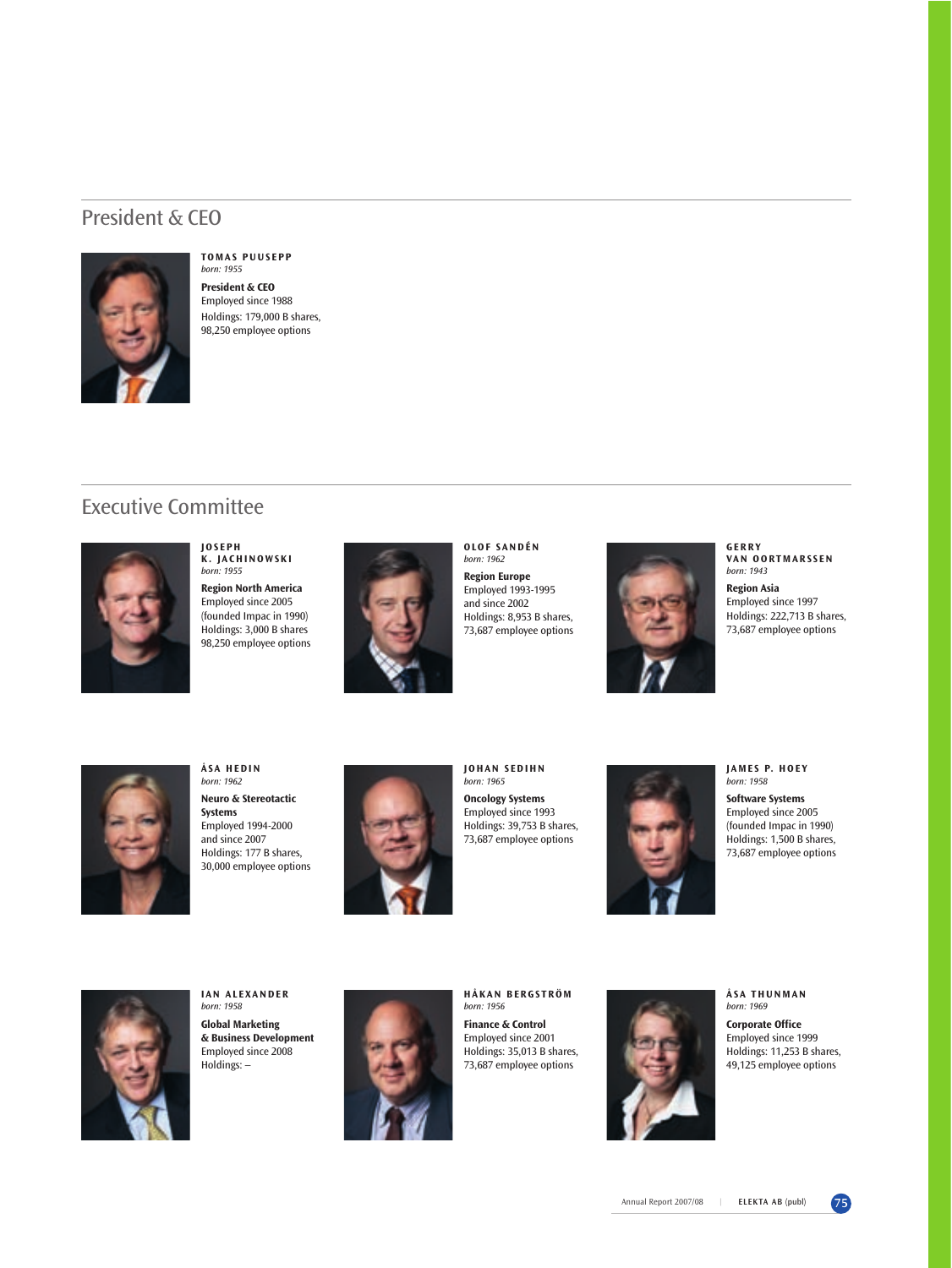# Corporate Governance 2007/08 cont.

neurosurgery operations, President of Elekta's subsidiary in North America and global head of Elekta's sales, marketing and service operations. Tomas Puusepp is member of the Board of Bactiguard AB, but has no further significant assignments outside Elekta. He has no shareholdings or ownership interests in companies with significant business relations with Elekta.

#### **Executive Committee**

During the fiscal year 2007/08, Elekta organized its operations with a strong functional focus with global areas of responsibility. On May 14, 2008, the organization was amended to its current form. Elekta's Executive Committee consists of the President/CEO and the managers of three business areas, three regions and corporate functions – a total of 10 members. The President oversees the work of the Executive Committee and makes decisions after consulting with those members. Executive Committee meetings are held one or two days each month. The meetings are often held in conjunction with visits to the Group's various units.

Details regarding remuneration for the President and Executive Committee are provided in note 24.

#### **Financial reporting and information**

Elekta provides the market with continuous information regarding the company's development and financial position in accordance with the guidelines specified in the Board's financial information policy.

- Financial information is published regularly in the form of:
- Interim reports
- Elekta's annual report
- Press releases on news and events that may significantly affect the company's valuation and future prospects. Elekta's policy is to disclose orders that are of strategic importance and/or have a value exceeding USD 10 M
- Presentations and telephone conferences for financial analysts, investors and media
- Capital markets days arranged by the company at one of its major units or in conjunction with major scientific conferences where Elekta is exhibiting
- Elekta's website www.elekta.com where the above information is made available

According to policy, Elekta has a "quiet period" of at least 30 days prior to each quarterly report, during which the company does not present at investor seminars or conduct one-on-one meetings, in person or over telephone.

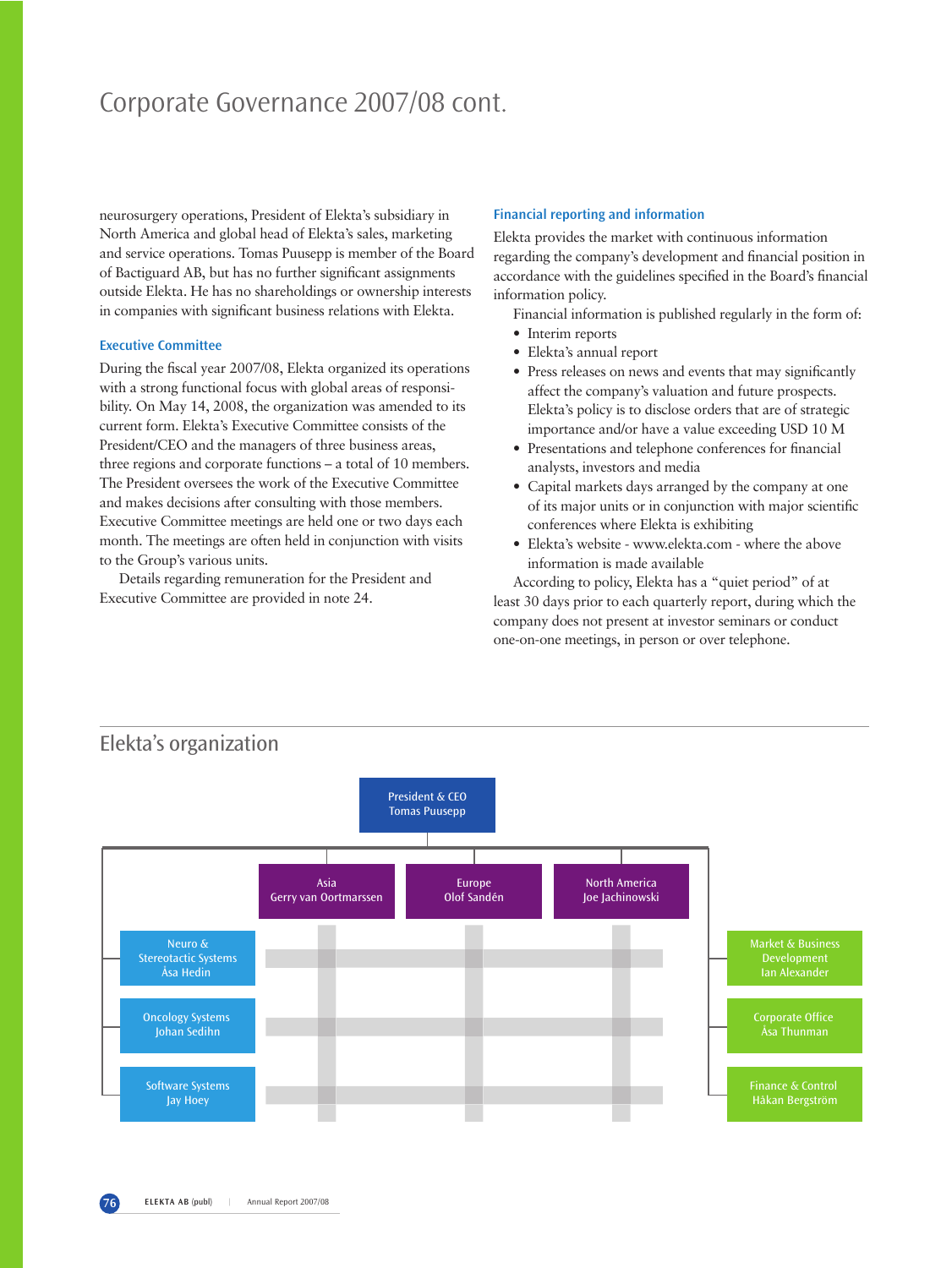### The Board's description of the internal control system

In accordance with the revised code which applies from July 1, 2008, the Board of Directors is to submit an annual description on the company's system for internal control and risk management dealing with financial reporting. The following description has not been reviewed by Elekta's auditors.

#### **Control environment**

The control environment is the foundation for internal control. It establishes the culture in which Elekta operates and sets standards for corporate behavior. The control environment consists of documented guidelines, directives, manuals, and instructions that are communicated throughout the organization.

The Elekta Code of Conduct serves as an overall directive to ensure all employees understand the corporate responsibility regarding, for example, business ethics and fraud. The Code of Conduct is complemented with a series of documented directives including the Financial Guide, with Accounting and Financial Policy, and an Information policy.

Elekta maintains a Quality Management System which includes procedures, instructions, and templates for relevant processes. In order to comply with requirements that supervisory authorities have established for medical technology companies, Elekta works continuously with improving processes and quality.

The organizational structure is transparent with defined roles and responsibilities communicated throughout the organization with documented working instructions for the Board of Directors, Board Committees, CEO, and Elekta Subsidiary Presidents. Evaluation of performance on functional and departmental level is conducted to ensure relevant competency regarding financial reporting within the organization.

#### **Information and communication**

Key steering documents related to financial reporting are updated regularly and communicated to relevant personnel via the company's intranet, information letters, regular meetings etc. Elekta has established structures and channels to promote sound communication within the organization. For suspected violations of the Code of Conduct an anonymous communication line exists directly to the Corporate Social Responsibility Officer. Elekta has an information policy regarding communication with external parties and the financial market.

#### **Risk assessment**

The risk assessment process has the purpose to identify high risk areas within the business and controls needed to manage such risks. The risk assessment is performed by assessing the

risk level, from both a quantitative and qualitative perspective, on account level and corresponding processes where the risk for fraud is also considered. Further, risk assessments are performed during the strategic and tactical planning process where risk areas are addressed and relevant actions are designed to ensure that the identified risks are properly managed. Specific guidelines exist to support the risk assessment process related to IT projects and the IT environment.

#### **Control activities**

The control structures have been designed to manage risk that the Board and management consider to be significant for the business operations, legal and regulatory compliance and financial reporting. Defined decision-making procedures, incl. authorization instructions, have been established related to for example investments and agreements. In addition, analytical controls such as performance follow-up and trend analysis, reconciliations and, where appropriate, automated controls specifically related to financial reporting, have been established. Several control activities are integrated in key processes within the business, such as order booking and revenue recognition, investments, supplier contracts, and purchasing.

The IT structure is designed to mitigate potential IT related risks with controls in IT systems related to financial reporting.

#### **Follow-up and monitoring**

Each local President/CEO has the responsibility to ensure an adequate internal control structure within the respective legal entity and the local controllers are responsible for adhering to global policies and directives related to financial reporting and applying them to the local entity.

The function Quality and Regulatory Affairs has a key role in the monitoring process and systematically performs internal audits related to the Quality Management System. In addition to this, the internal control structure is monitored by separate functions within the organization in a decentralized manner, for example, the order committee conducts continuous followup on the order booking procedure.

The Board considers the current Quality & Regulatory Affairs function, together with the separate functions' followup activities, to cover Elekta's significant risk areas, which does not currently motivate the establishment of a separate internal audit function. However, the need for enhancing monitoring over the internal control related to financial reporting will be further evaluated during 2008/09.